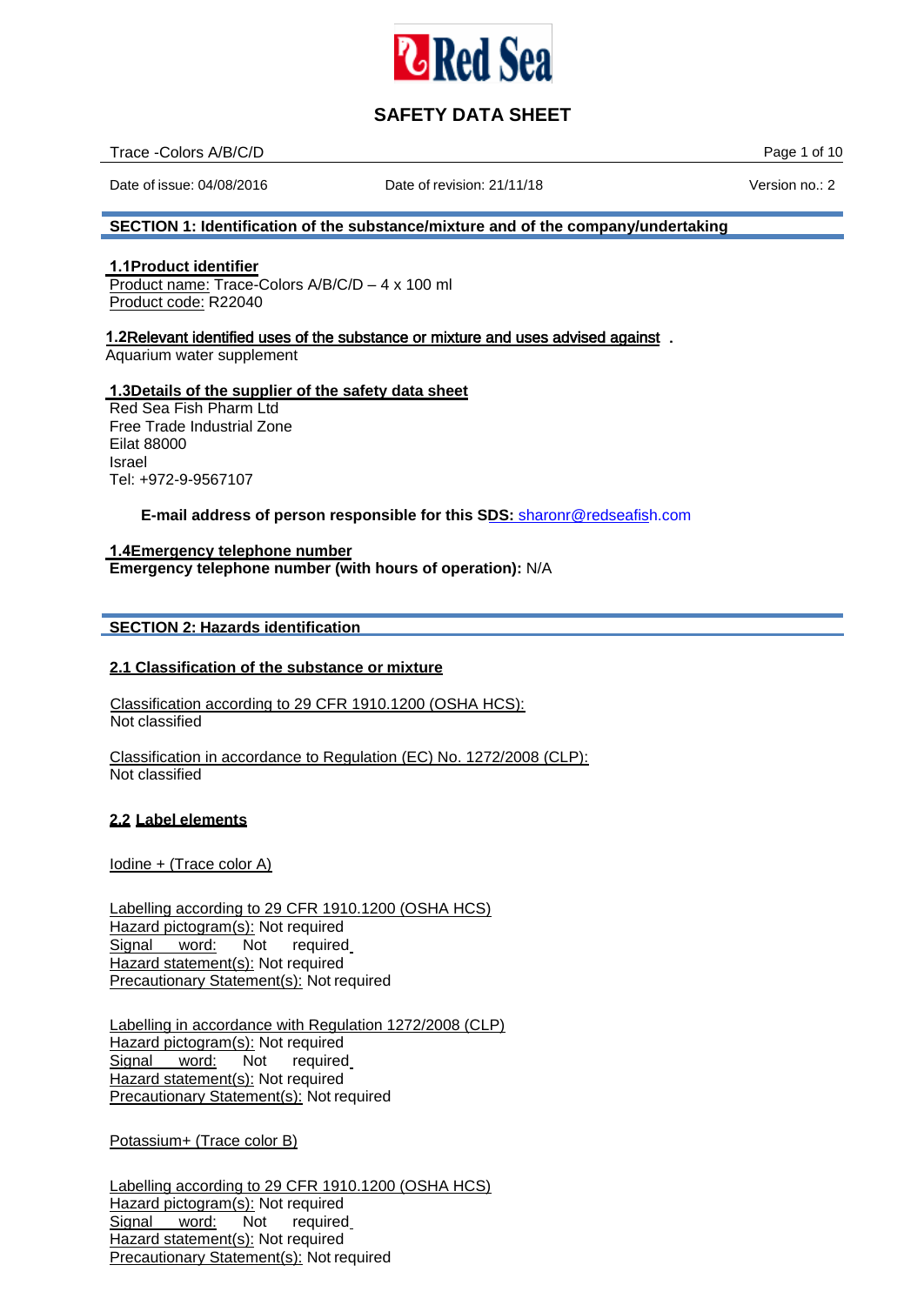

Trace -Colors A/B/C/D **Page 2 of 10** 

Labelling in accordance with Regulation 1272/2008 (CLP) Hazard pictogram(s): Not required<br>Signal word: Not required Signal word: Hazard statement(s): Not required Precautionary Statement(s): Not required

Iron + (Trace colors C) Labelling according to 29 CFR 1910.1200 (OSHA HCS) Hazard pictogram(s):



Hazard statement(s): H319: Causes serious eye irritation.

Precautionary Statement(s): P102: Keep out of reach of children. P280: Wear protective gloves/protective clothing/eye protection/face protection. P305 + P351 + P338: IF IN EYES: Rinse cautiously with water for several minutes. Remove contact lenses, if present and easy to do. Continue rinsing. P337 + P313: If eye irritation persists: Get medical advice/attention.

Labelling in accordance with Regulation 1272/2008 (CLP) Hazard pictogram(s):



Signal word: Warning

Hazard statement(s): H319: Causes serious eye irritation.

## Precautionary Statement(s):

P102: Keep out of reach of children.

P280: Wear protective gloves/protective clothing/eye protection/face protection.

P305 + P351 + P338: IF IN EYES: Rinse cautiously with water for several minutes. Remove contact lenses, if present and easy to do. Continue rinsing.

P337 + P313: If eye irritation persists: Get medical advice/attention.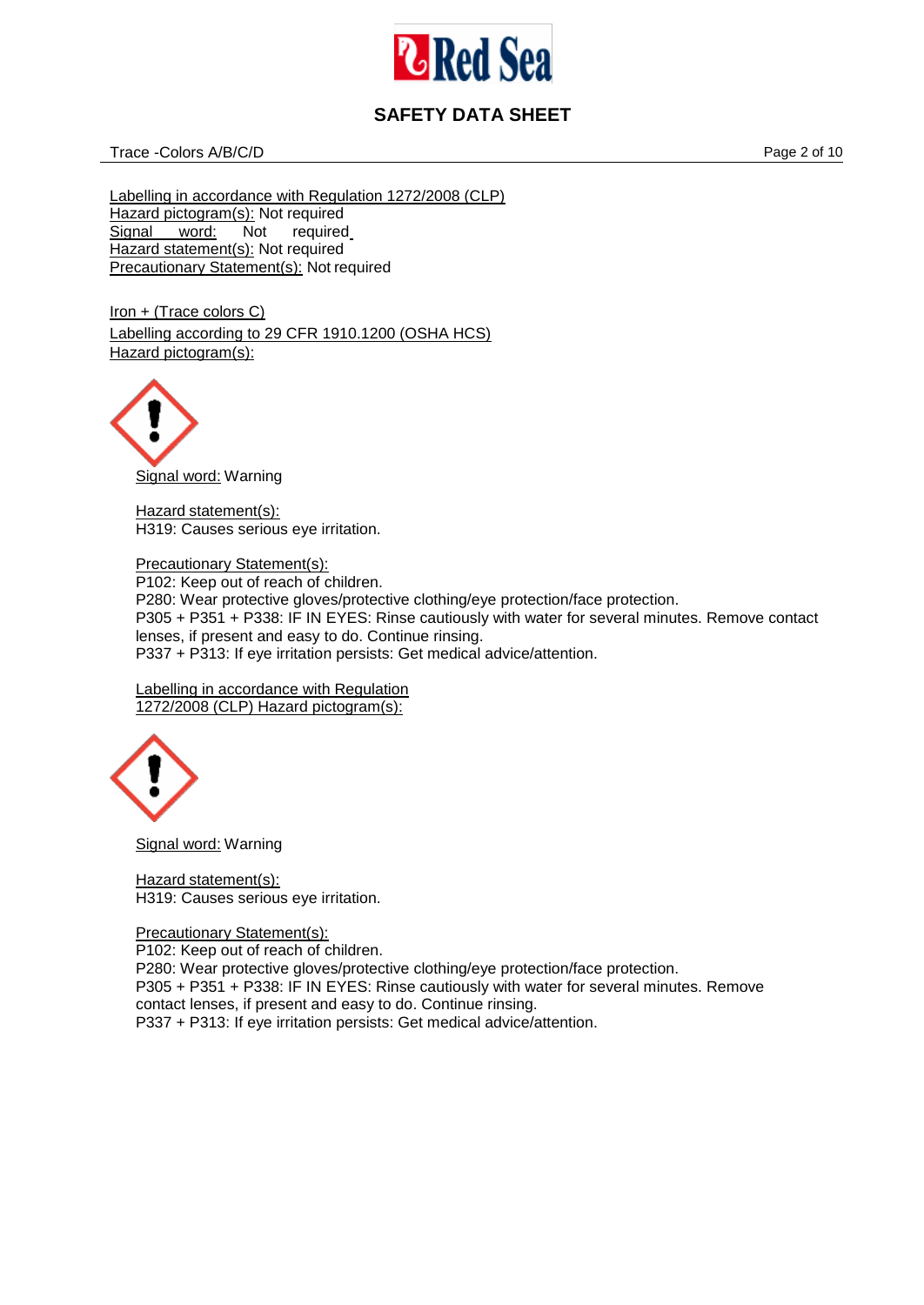

Trace -Colors A/B/C/D **Page 3 of 10** 

Bioactive elements (Trace colors D) Labelling according to 29 CFR 1910.1200 (OSHA HCS) Hazard pictogram(s):

Signal word: Warning

Hazard statement(s): H319: Causes serious eye irritation.

Precautionary Statement(s): P102: Keep out of reach of children. P280: Wear protective gloves/protective clothing/eye protection/face protection. P305 + P351 + P338: IF IN EYES: Rinse cautiously with water for several minutes. Remove contact lenses, if present and easy to do. Continue rinsing. P337 + P313: If eye irritation persists: Get medical advice/attention.

Labelling in accordance with Regulation 1272/2008 (CLP) Hazard pictogram(s):



Signal word: Warning

Hazard statement(s): H319: Causes serious eye irritation.

Precautionary Statement(s): P102: Keep out of reach of children. P280: Wear protective gloves/protective clothing/eye protection/face protection. P305 + P351 + P338: IF IN EYES: Rinse cautiously with water for several minutes. Remove contact lenses, if present and easy to do. Continue rinsing. P337 + P313: If eye irritation persists: Get medical advice/attention.

# **2.3 Other hazard**

Not available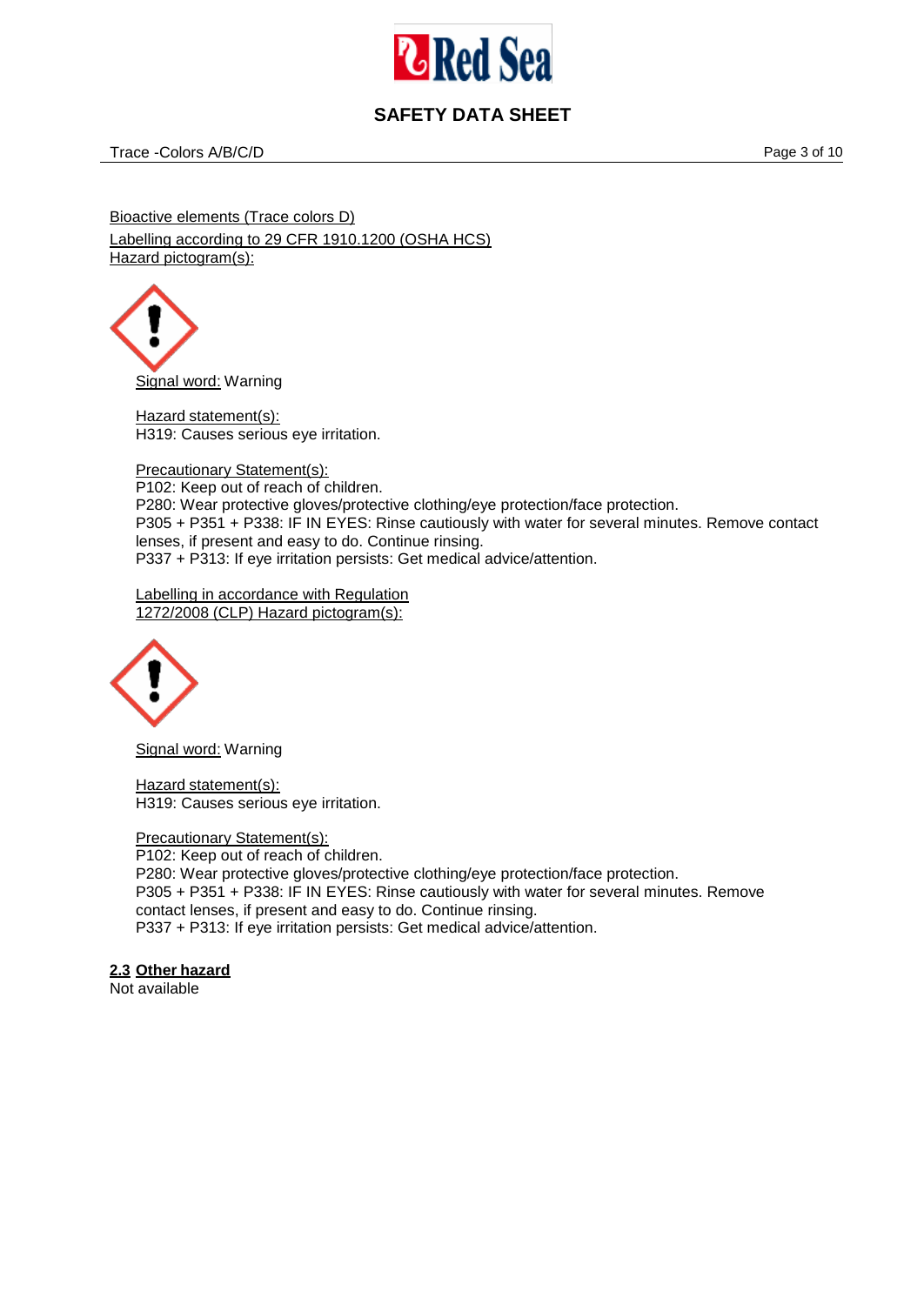

## **SECTION 3: Composition/information on ingredients**

#### **3.2 Mixtures:**

Iodine + (Trace-color A)

| <b>Substance name</b> | <b>Identifiers</b>                            | %   | <b>CLP</b><br><b>Classification</b> | <b>OSHA HCS</b><br><b>Classification</b>                  |
|-----------------------|-----------------------------------------------|-----|-------------------------------------|-----------------------------------------------------------|
| Potassium bromide     | CAS number: 7758-02-3<br>EC number: 231-830-3 | 1-5 | Xi: R36/37/38                       | Skin Irrit, 2 H315<br>Eve Irrit, 2 H319<br>STOT SE 3 H335 |

#### Potassium + (Trace-color B)

| Substance name                      | <b>Identifiers</b>                              | %       | <b>CLP</b><br><b>Classification</b> | <b>OSHA HCS</b><br><b>Classification</b> |
|-------------------------------------|-------------------------------------------------|---------|-------------------------------------|------------------------------------------|
| Disodium tetraborate<br>decahydrate | ICAS number: 1303-96-4<br>IEC number: 215-540-4 | $1 - 5$ | Repr. 1B H360FD                     | Repr. 1B H360                            |

#### Iron+ (Trace-color C)

| <b>Substance name</b>                        | <b>Identifiers</b>                             | $\%$      | CI P<br><b>Classification</b>        | <b>OSHA HCS</b><br><b>Classification</b> |
|----------------------------------------------|------------------------------------------------|-----------|--------------------------------------|------------------------------------------|
| Tetrasodium ethylene<br>diamine tetraacetate | ICAS number: 64-02-8<br>EC number: 200-573-9   | $0.5 - 1$ | Acute Tox, 4 H302<br>Eye Dam. 1 H318 | Acute Tox, 4 H302<br>Eye Dam. 1 H318     |
| Boric acid                                   | CAS number: 10043-35-3<br>EC number: 233-139-2 | $0.5 - 1$ | Repr. 1B H360FD                      | Repr. 1B H360                            |
| Hydrochloric acid                            | ICAS number: 7647-01-0<br>EC number: 231-595-7 | $0.5 - 1$ | Skin Corr. 1B H314<br>STOT SE 3 H335 | Skin Corr. 1B H314<br>STOT SE 3 H335     |

Bioactive elements (Trace-color D)

| Substance name                               | <b>Identifiers</b>                            | %           | <b>CLP</b><br><b>Classification</b>  | <b>OSHA HCS</b><br><b>Classification</b> |
|----------------------------------------------|-----------------------------------------------|-------------|--------------------------------------|------------------------------------------|
| Tetrasodium ethylene<br>diamine tetraacetate | ICAS number: 64-02-8<br>IEC number: 200-573-9 | $0.5 - 1$   | Acute Tox, 4 H302<br>Eye Dam. 1 H318 | Acute Tox, 4 H302<br>Eye Dam. 1 H318     |
| Trace metal compound                         | ICAS number: N/A<br><b>IEC</b> number: N/A    | $0.1 - 0.5$ | Not available                        | Not available                            |

See section 16 for the full text of the H-statements declared above.

**There are no additional ingredients present which, within the current knowledge of the supplier and in the concentrations applicable, are classified as hazardous to health or the environment and hence require reporting in this section.**

**Occupational exposure limits, if available, are listed in section 8.** 

#### **SECTION 4: First aid measures**

#### **4.1 Description of first aid measures**

- **Eyes contact:** In case of contact with eyes, rinse immediately with plenty of water for at least 15 minutes. Get medical attention.
- **Skin contact:** Take off contaminated clothing and shoes immediately. Wash off with soap and plenty of water. Get medical attention.
- **Inhalation:** Remove the victim from site of exposure to fresh air. If breathing is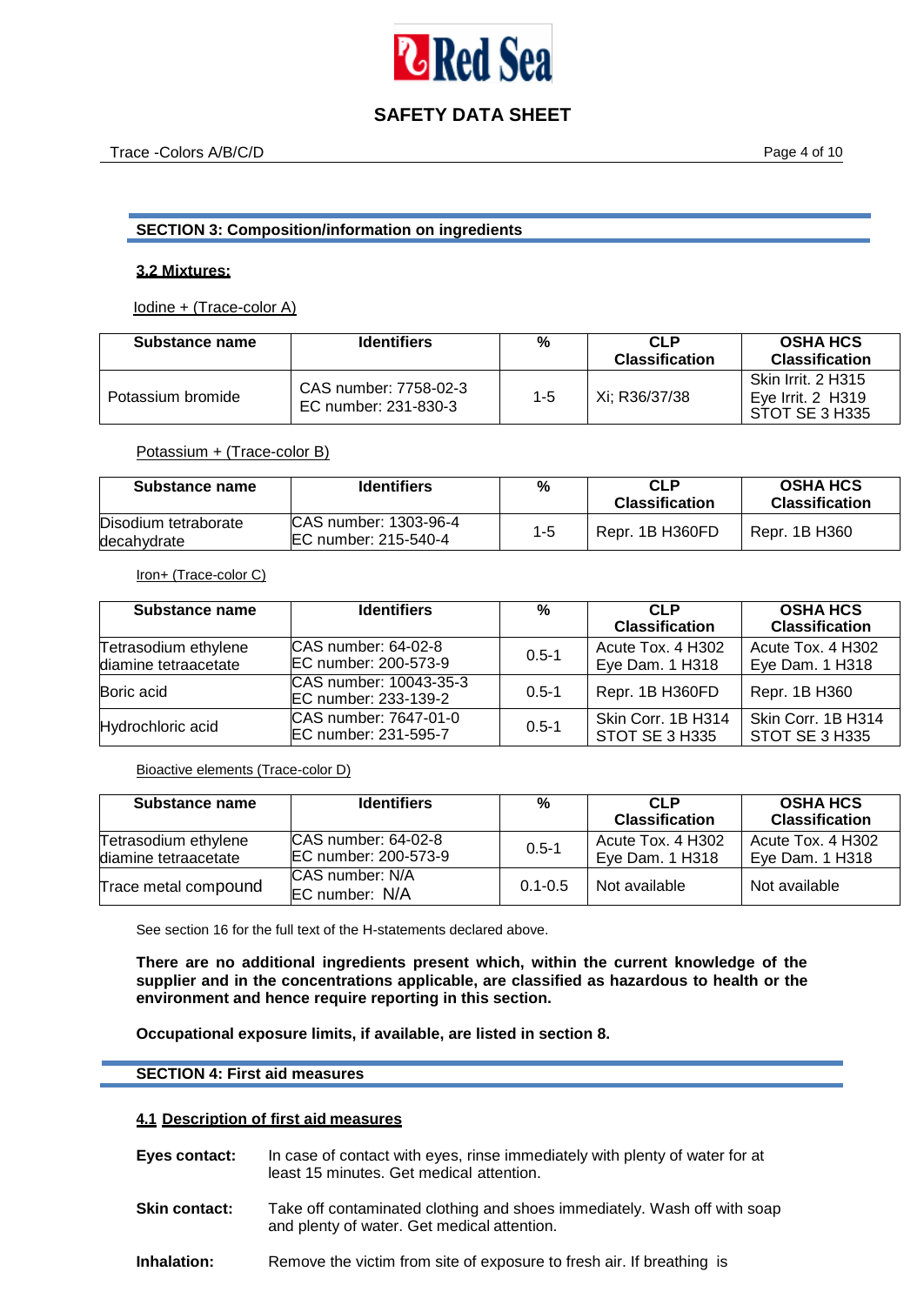

### Trace -Colors A/B/C/D **Page 5 of 10**

difficult, give oxygen. If not breathing give artificial respiration. Get medical attention.

**Ingestion: Do not induce vomiting.** If victim is conscious, wash mouth thoroughly with plenty of water. Never give anything by mouth to an unconscious person. Get medicalattention.

## **4.2 Most important symptoms and effects, both acute anddelayed**

See section 2.2 (Label elements) and/or section 11 (Toxicological information) for the most important known symptoms and effects.

**4.3 Indication of any immediate medical attention and special treatment needed** Not available

#### **SECTION 5: Fire-fighting measures**

## **5.1 Extinguishing media**

Suitable: Use extinguishing media suitable to the surroundings such as, dry chemical powder, chemical foam, water spray and carbon dioxide.

Not suitable: N/A

## **5.2 Special hazards arising from the substance or mixture**

The preparation is water based and not combustible or explosive. When heated sufficiently, product may decompose to form smoke and toxic fumes, gases or vapours that may cause dizziness. Toxic fumes such as hydrogen iodide, hydrogen bromide, hydrogen fluoride potassium oxides may be evolved on thermal decomposition.

## **5.3 Advice forfirefighters**

**Special protective equipment for fire fighters:** Fire fighters should wear full protective clothing and self-contained breathing apparatus in positive pressure mode.

## **SECTION 6: Accidental release measures**

## **6.1 Personal precautions, protective equipment and emergency procedures**

Use personal protective equipment. Avoid breathing vapors, mist or gas. Ensure adequate ventilation. Ventilate area of spill.

## **6.2 Environmental precautions**

Prevent entry into waterways, sewers, basements or confined areas.

## **6.3 Methods and materials for containment and cleaning up**

Contain spillage, and then collect with non-combustible absorbent material, (e.g. sand, earth, diatomaceous earth, vermiculite) and place in container for disposal according to local / national regulations.

#### **6.4 Reference to other sections**

See Section 1 for emergency contact information.

## **SECTION 7: Handling and storage**

## **7.1 Precautions for safe handling**

Avoid contact with skin and eyes. Avoid inhalation of vapors, mist or gas. Wash thoroughly after handling. Handle in accordance with good industrial hygiene and safety practice.

Eating, drinking and smoking should be prohibited in areas where this material is handled, stored and processed. Workers should wash hands and face before eating, drinking and smoking. Remove contaminated clothing and protective equipment before entering eating areas. See also section 8 for additional information measures.

#### **7.2 Conditions for safe storage, including any incompatibilities**

**Storage:** Keep only in original container. Avoid large temperature changes and store in a cool, dry, well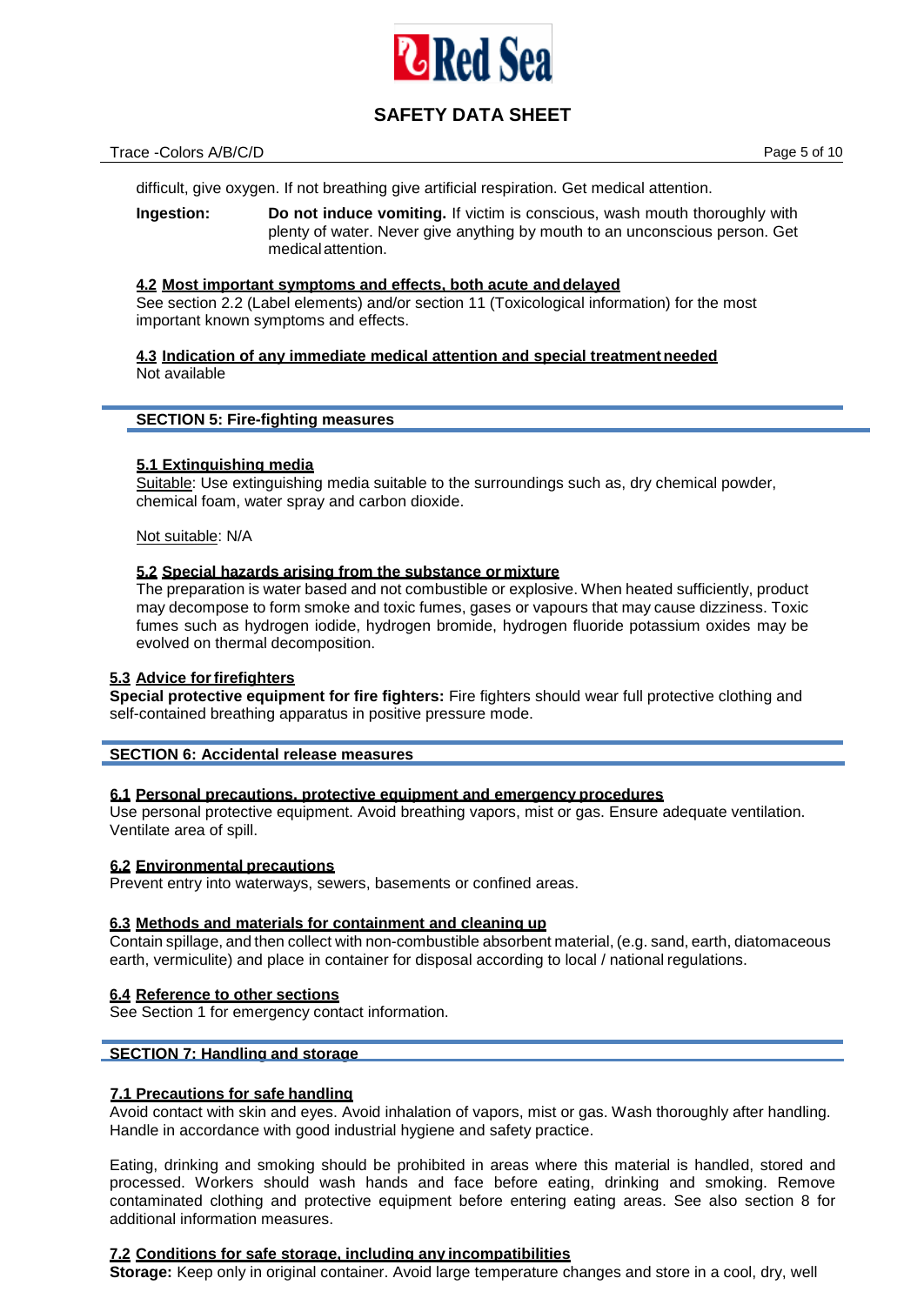

## Trace -Colors A/B/C/D **Page 6 of 10**

ventilated environment and away from direct sunlight. Keep containers closed when not in use. Keep away from strong acids, strong oxidizing and reducing agents, heavy metal salts, aluminium, potassium, acid anhydrides.

## 7.3 **Specific end use(s):** N/A

## **SECTION 8: Exposure control/personal protection**

## **8.1 Control parameters**

Occupational exposure limits:

Potassium + (Trace-color B)

| <b>Substance name</b>            | Occupational exposure limits                                            |
|----------------------------------|-------------------------------------------------------------------------|
| Disodium tetraborate decahydrate | ACGIH-TLV 2 mg/m <sup>3</sup> (TWA), 6 mg/m <sup>3</sup> (STEL), inhal. |
|                                  | $NIOSH-REL 5 mg/m3 (TWA), 10H$                                          |

## Iron + (Trace-color C)

| <b>Substance name</b> | Occupational exposure limits                     |
|-----------------------|--------------------------------------------------|
| Boric acid            | $ACGH-TLV 2 mg/m3 (TWA), 6 mg/m3 (STEL), inhal.$ |
| Hydrochloric acid     | ACGIH-TLV 2 ppm (CEIL)                           |
|                       | OSHA-PEL 5 ppm (CEIL)                            |
|                       | NIOSH-REL 5 ppm (CEIL)                           |

## **8.2 Exposure controls**

## Engineering measures

Use process enclosures, local exhaust ventilation, or others engineering controls to keep airborne levels below recommend exposure limits. If user operations generate dust, fume or mist, use ventilation to keep exposure to airborne contaminants below the exposure limit.

## Person protective measures

Respiratory protection: Suitable respirator. Be sure to use an approved/certified equipment or equivalent equipment. Wear appropriate respirator when ventilation is inadequate.

Hand protection: Wear protective gloves to prevent skin exposure.

Eye protection: Wear protective safety glasses.

Skin protection: Wear appropriate long-sleeved clothing to minimize skin contact.

During normal non-professional use of the preparation no personal protective equipment is required. However, in case of manufacture or spillage, use as appropriate to the size of the spill.

Environmental exposure controls: Not available

## **SECTION 9: Physical and chemical properties**

## **9.1 Information on basic physical and chemical properties**

Appearance: clear liquid Odour: none Odour threshold: N/A pH: N/A Melting point/Freezing point: N/A Initial boiling point/boiling range: N/A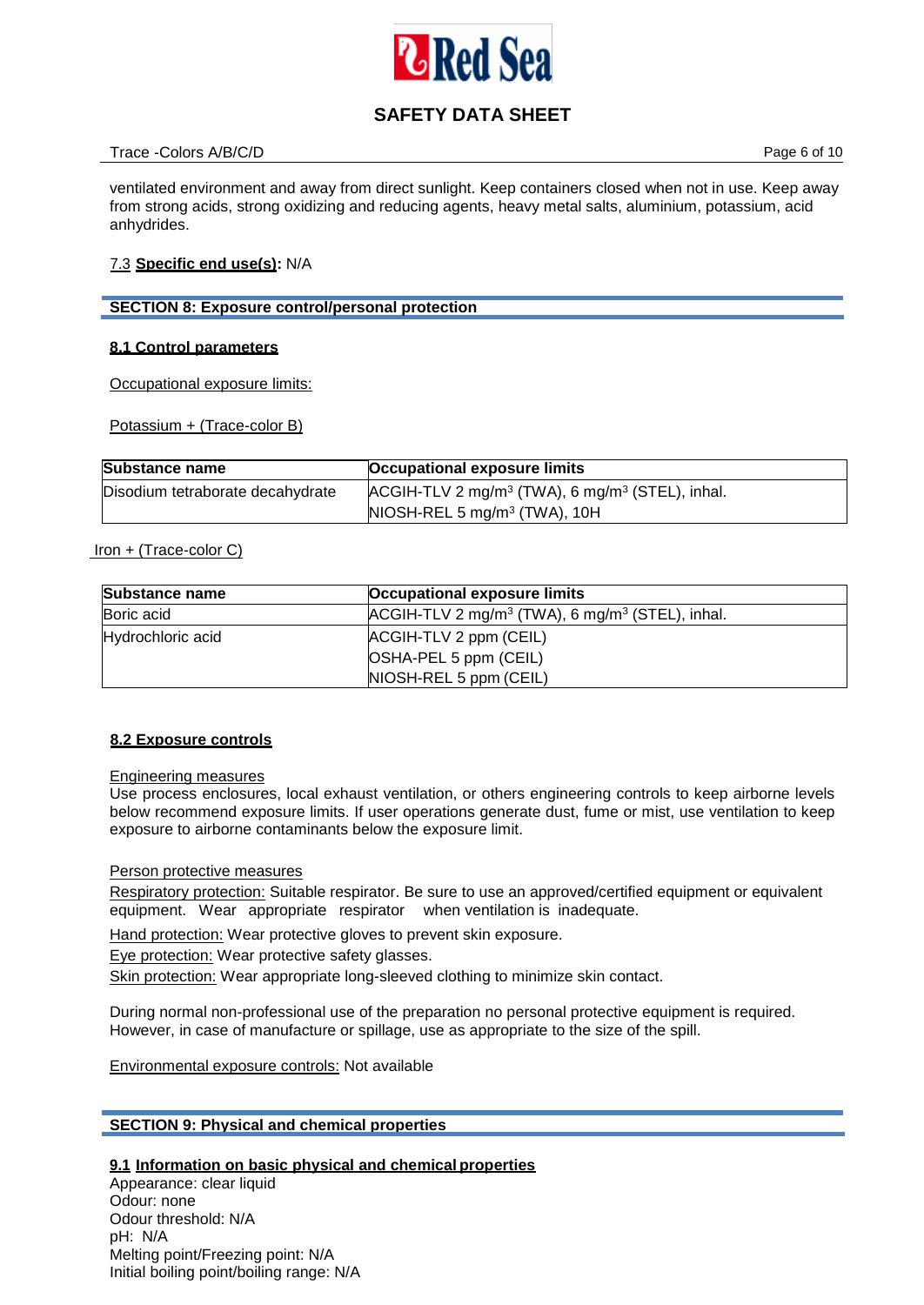

## Trace -Colors A/B/C/D **Page 7 of 10**

Flash point: N/A Evaporation rate: N/A Melting point/Freezing point: N/A Initial boiling point/boiling range: N/A Flash point: N/A Evaporation rate: N/A Flammability: non-combustible Upper/lower flammability or explosive limits: N/A Vapor pressure: N/A Vapor density: N/A Relative Density: N/A Solubility(ies): completely soluble in water Partition coefficient Octanol/Water: N/A Auto-ignition temperature: N/A Decomposition temperature: N/A Viscosity: N/A Explosive properties: N/A Oxidizing properties: N/A

## **9.2 Other information**

Not available

## **SECTION 10: Stability and reactivity**

#### **10.1 Reactivity**

Not available

### **10.2 Chemical stability**

The product is stable under normal handling and storage conditions described in Section 7.

## **10.3 Possibility of hazardous reactions**

Hazardous reactions are not expected, under normal conditions of storage and use.

#### **10.4 Conditions to avoid**

Long term exposure to heat and direct sunlight.

## **10.5 Incompatible materials**

Strong acids, strong oxidizing and reducing agents, heavy metal salts, aluminium, potassium, acid anhydrides.

## 10.6 **Hazardous decomposition products**

Other decomposition products: not available In the event of fire: see section 5

## **SECTION 11: Toxicological information**

## **11.1 Information on toxicological effects**

#### Acute toxicity:

Iodine + (Trace-Colors A)

| <b>Substance name</b> | ēest         | Species  | <b>Dose</b>              |
|-----------------------|--------------|----------|--------------------------|
| Potassium bromide     | LD50<br>Oral | -<br>Rai | חדחה<br>ma/ka<br>- 307 C |

#### Iron + (Trace-colors C)

| Substance name                            | Test             | <b>Species</b> | <b>Dose</b>  |
|-------------------------------------------|------------------|----------------|--------------|
| Tetrasodium ethylene diamine tetraacetate | LD50, Oral       | Rat            | 10000 mg/kg  |
| Boric acid                                | LD50, Oral       | Rat            | $2660$ mg/kg |
| Hydrochloric acid                         | LC50. Inhalation | Rat            | 3700 ppm/30M |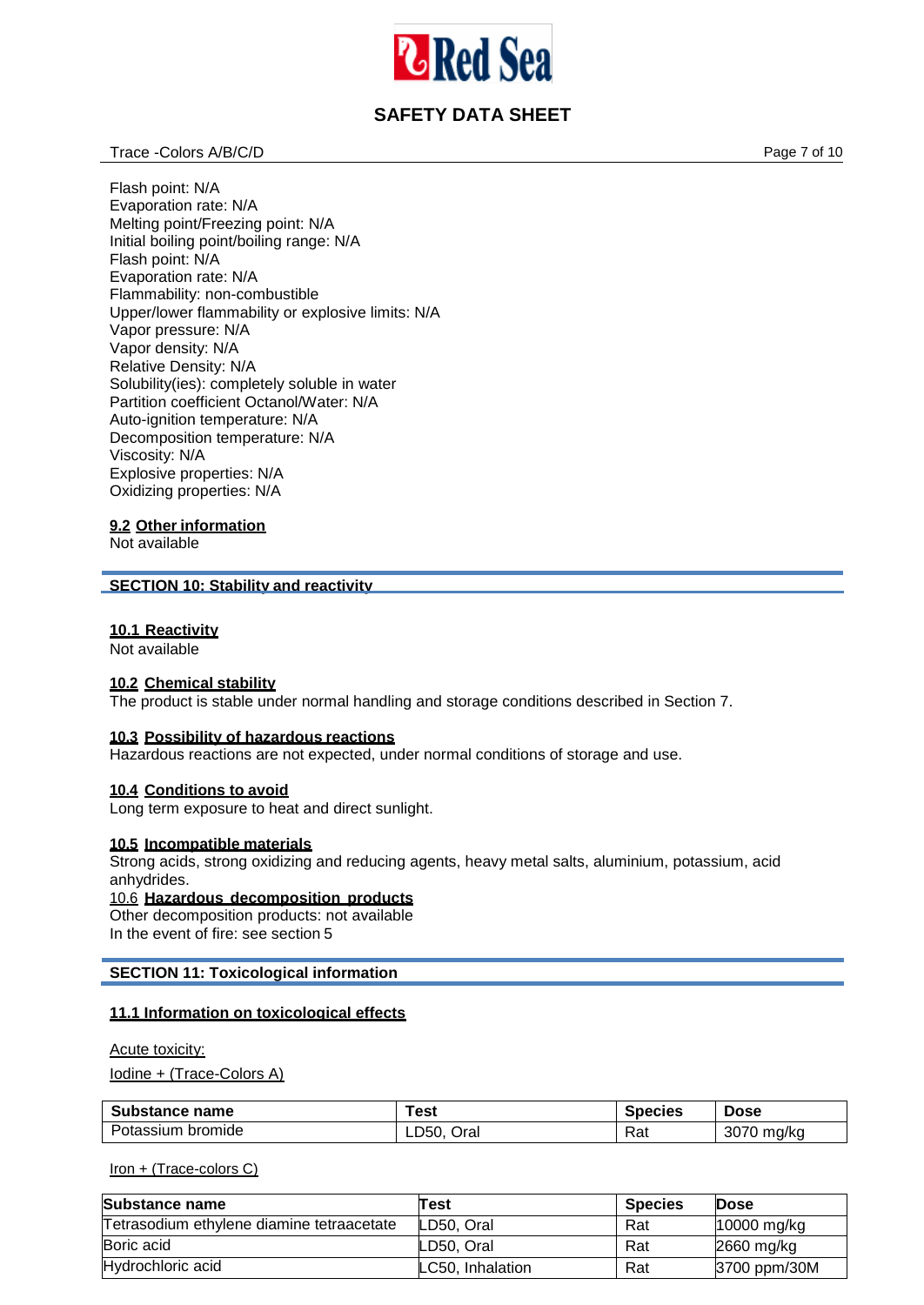

## Trace -Colors A/B/C/D **Page 8 of 10**

Bioactive elements (Trace-colors D)

| <b>Substance name</b>                     | Test       | <b>Species</b> | <b>Dose</b> |
|-------------------------------------------|------------|----------------|-------------|
| Tetrasodium ethylene diamine tetraacetate | LD50, Oral | Rat            | 10000 mg/kg |

Skin corrosion/irritation: Not available

Serious eye damage/irritation: Not available

Respiratory or skin sensitization: No compounds present in the preparation have been identified as having sensitizing properties.

Germ cell mutagenicity: Not available

Carcinogenicity: Not available

Reproductive toxicity: The preparation contains a very small amount  $( $0.1\%$ )$  of a compound that has been identified as having reproductive toxicity properties.

Specific target organ toxicity (single exposure): Not available

Specific target organ toxicity (repeated exposure): Not available

Aspiration hazard: Not available

Other effect:

The preparation contains a very small amount (<0.01%) of a strong alkali which in combination with other compounds may cause irritating effects in contact with tissue of the eyes and skin. Inhalation of spray or mist may also irritate the respiratory system and ingestion may damage the linings of the mouth, throat and gastro-intestinal tract. The preparation contains a small amounts (<0.01%) of compounds that are classified as being either very toxic or toxic, as well as small quantities of other compounds which are classified as being harmful to health. One compound is present within the preparation in a very small amount (<0.01%) that has been identified as having repeat-dose toxicity properties.

## **SECTION 12: Ecological information**

## **12.1 Toxicity**

Not available

#### **12.2 Persistence and Degradability**

Compounds present in the preparation would be readily bio-degradable in the environment.

## **12.3 Bioaccumulative potential**

Not available

#### **12.4 Mobility in soil**

Though there is no specific information on the mobility of compounds in the preparation, they are soluble under normal environmental conditions in water so would also be expected to be highly mobile in soil. **12.5 Results of PBT and vPvB assessment**

Not available

#### **12.6 Other adverse effects**

No components in Trace colors A/B/C/D have been shown to be hazardous to aquatic organisms.

**SECTION 13: Disposal considerations**

## **13.1 Waste treatment methods**

#### **Product**

Waste must be disposed of in accordance with federal, state and local environmental control regulations.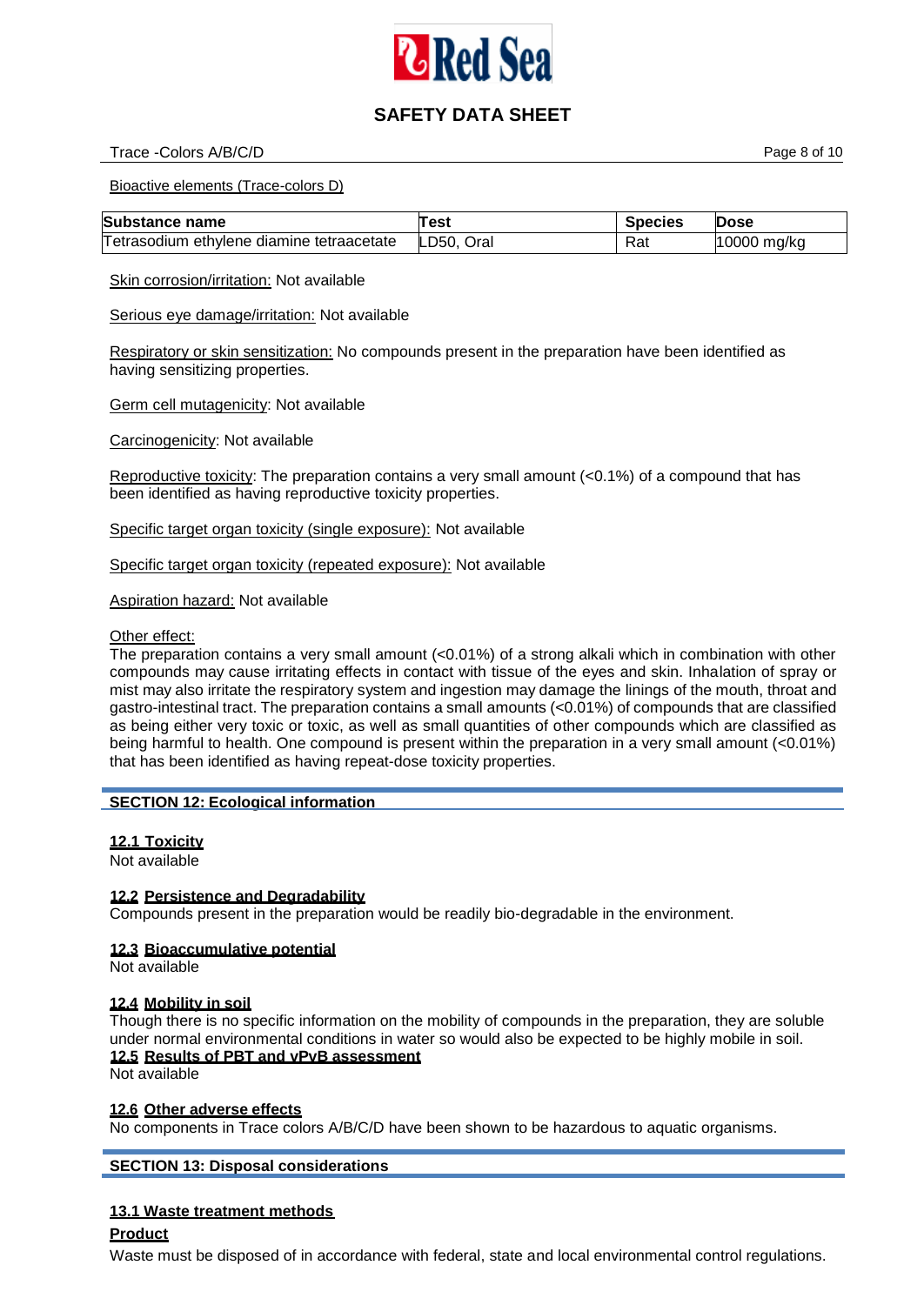

## Trace -Colors A/B/C/D **Page 9 of 10**

## **Packing**

Empty containers should be taken for local recycling, recovery or waste disposal.

| <b>SECTION 14: Transport information</b>                      |         |         |                    |  |
|---------------------------------------------------------------|---------|---------|--------------------|--|
| 14.1 Un number<br>ADR/RID: -                                  | IMDG: - | IATA: - | <u>DOT (US): -</u> |  |
| 14.2 UN proper shipping name<br><b>ADR/RID: Not regulated</b> |         |         |                    |  |
| IMDG: Not regulated                                           |         |         |                    |  |
| <b>IATA: Not regulated</b>                                    |         |         |                    |  |
| DOT (US): Not regulated                                       |         |         |                    |  |
| 14.3 Transport hazard class(es)<br>ADR/RID: -                 | IMDG: - | IATA: - | <u>DOT (US): -</u> |  |
| 14.4 Packing group<br>ADR/RID: -                              | IMDG: - | IATA: - | $DOT$ (US): -      |  |
| 14.5 Environmental hazard<br>ADR/RID: -                       | IMDG: - | IATA: - | $DOT$ (US): -      |  |
| $\cdots$                                                      |         |         |                    |  |

**14.6 Special precautions for user**

Not available

## **14.7 Transport to bulk according to Annex II of MARPOL 73/78 and the IBC Code** Not available

## **SECTION 15: Regulatory information**

This SDS complies with the following requirements of: EU Regulation (EC) No.1907/2006 (REACH) including amendments Regulation (EC) No.1272/2008 (CLP) 29 CFR 1910.1200 (OSHA HCS)

## **15.1 Safety, health and environmental regulations/legislation specific for the substance ormixture**

California Prop. 65 Components This product does not contain any chemicals known to State of California to cause cancer, birth defects, or any other reproductive harm.

**TSCA** inventory The substances in this preparation are included on or exempted from the TSCA inventory.

## **15.2 Chemical safety assessment**

Not available

## **SECTION 16: Other information**

## **Full text of Hazards Statements referred to in sections 2 and 3:**

Skin Irrit. - Skin irritation Eye Irrit. - Eye irritation STOT SE - Specific target organ toxicity — single exposure H315: Causes skin irritation.